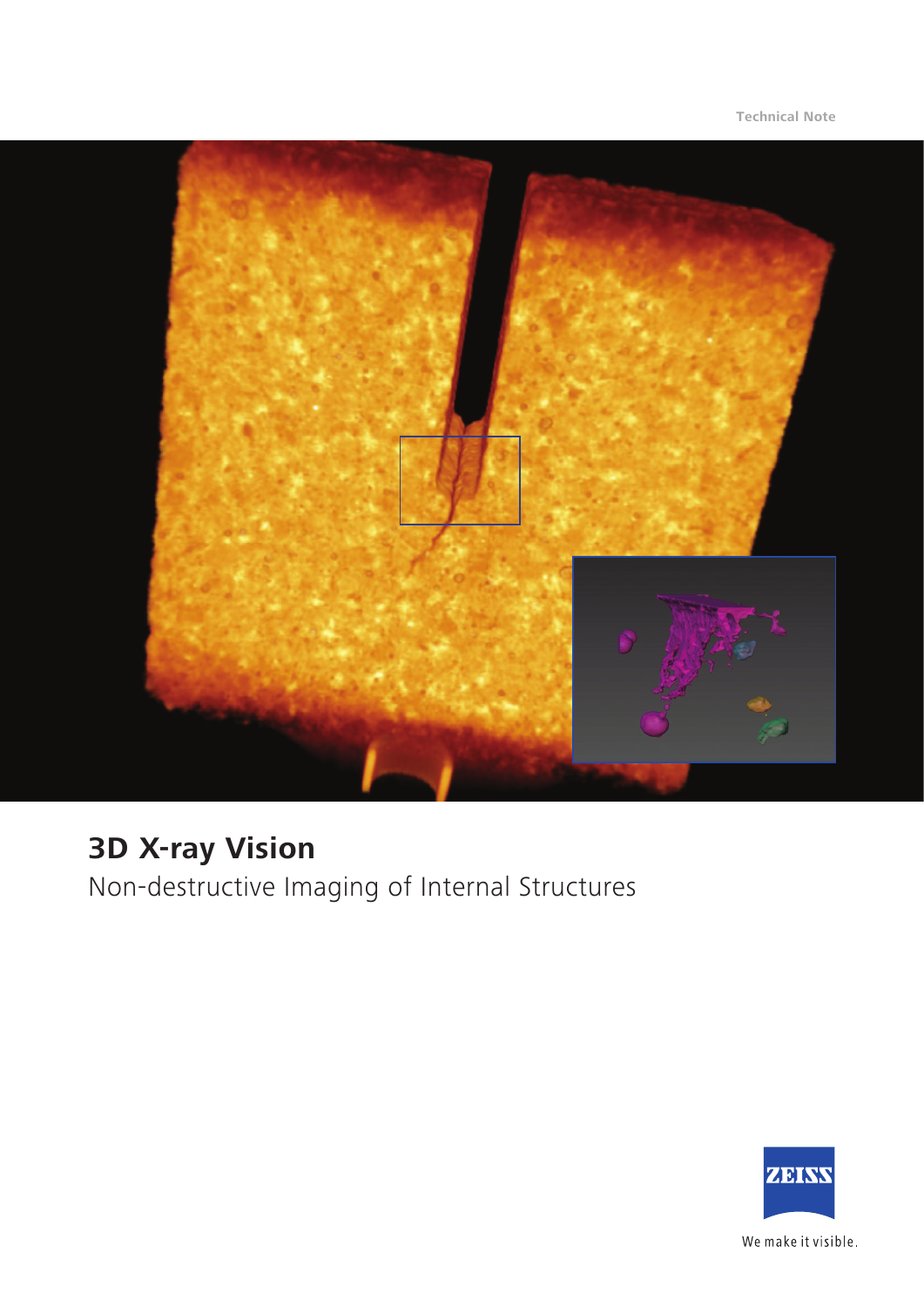# **3D X-ray Vision** Non-destructive Imaging of Internal Structures

Author: *Carl Zeiss Microscopy GmbH, Germany*

Date: July 2013

**Visualizing buried features and microstructures at high resolution traditionally has required destructively sectioning a sample to prepare it for 2D optical or electron microscope imaging. While newer serial sectioning techniques (FIB-SEM and microtomy) have emerged as pathways to 3D imaging, the damage due to sectioning leads to consumption of the sample during measurement. ZEISS has the first 3D X-ray microscopes (XRM) truly capable of non-destructive analysis for quantification of internal structural parameters at submicron to nanometer scale. This also preserves the integrity of samples for further investigation.**

#### **Challenges Inherent in 2D Slicing Methods**

Historically, microscopy studies aimed at understanding the interior of a sample began with 2D methods, like optical or electron microscopy. However, these imaging methods faced major challenges due to requiring mechanical sectioning of the sample which can damage structures and alter or destroy sensitive features, produce mechanical cutting artifacts and face damage, whether due to physical cutting tool, FIB-SEM, or laser damage, and expose internal structures to the atmosphere.

#### **Reliance on 2D images for 3D conclusions**

While some systems have proven quantifiable using stereography under ideal conditions, research shows that extrapolating 2D images to 3D metrics can be highly inaccurate, especially for real-world materials that are often heterogeneous or anisotropic.<sup>1, 2, 3</sup>

#### **3D Imaging via Serial Sectioning**

In response to these limitations, new techniques were developed for 3D characterization, including extending optical and electron microscopy to 2D-based serial sectioning microanalysis with associated drawbacks. In these techniques, samples are repeatedly sliced while 2D surface images are taken. The resulting images are used for 3D reconstruction. While this moved closer to 3D characterization, reliance on

slicing caused limited depth resolution dependent on slice thickness, spacing, and accuracy of cut placement, causing highly non-cubic voxels, and retains the damage issues resulting from 2D interior sectioning. This approach ultimately consumes the sample during the imaging process, which prevents re-imaging the sample for 4D (3D imaging over time) studies or multi-length scale analysis through use of another imaging modality.

## **The 3D X-ray Solution**

High-resolution 3D X-ray microscopes (XRM) resolve these issues and create the possibility of non-destructively imaging in 3D at comparable length scales. The deep penetration of X-rays can remove or minimize the need for extensive sample preparation. Full X-ray tomography also does not alter the sample and hence does not suffer from mechanical sectioning artifacts and noncubic voxels. The result is superior visualization and quantification of 3D microstructures.

ZEISS offers Xradia Versa and Xradia Ultra families to extend X-ray microCT abilities to provide: (1) submicron down to nanometer scale resolution, (2) high contrast to accurately quantify internal structural information, and (3) high resolution at large working distance, which are critical for a wide range of studies including the following.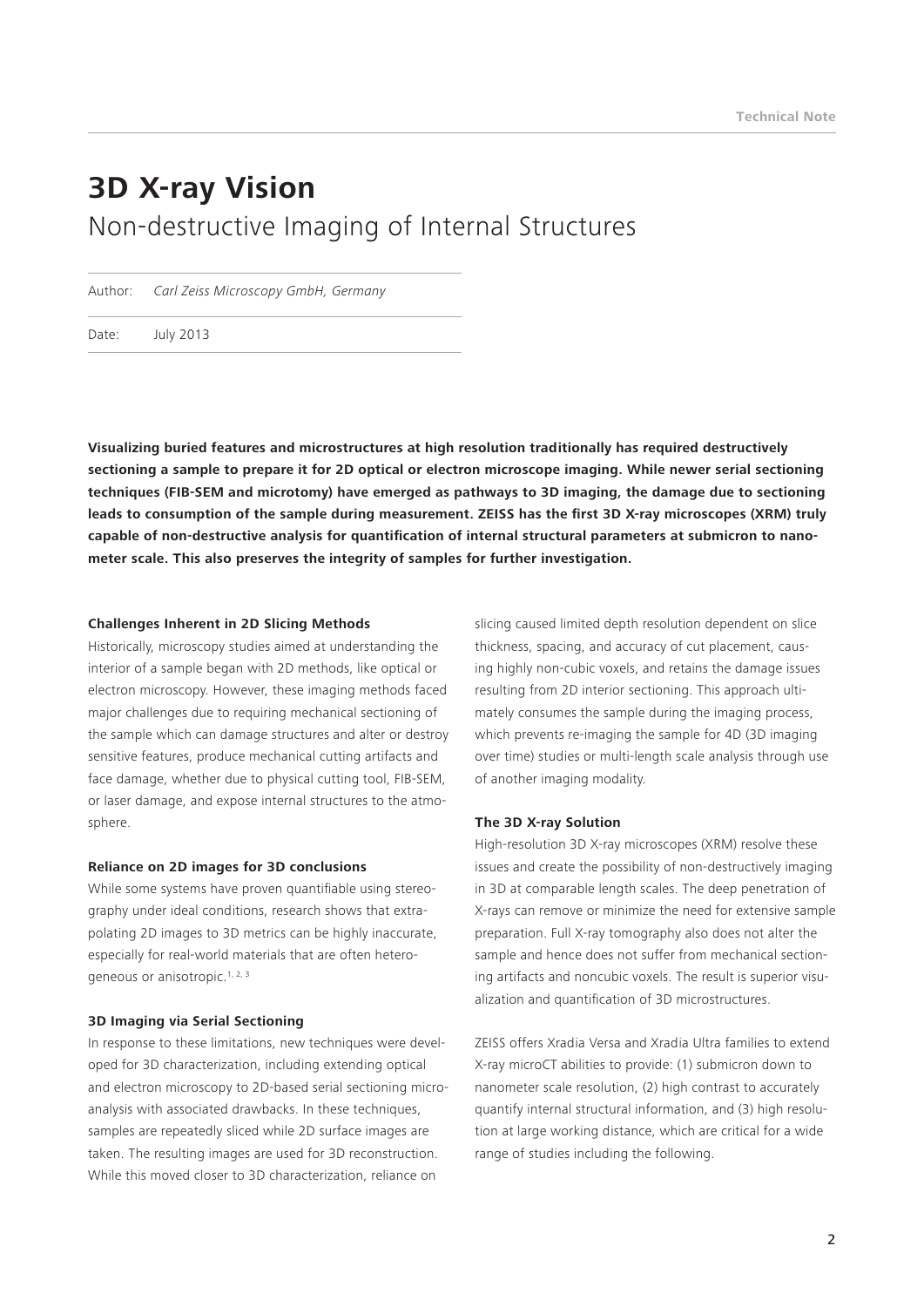- Semiconductor failure analysis: Imaging of submicron defects within intact packages or nanometer voids in advanced TSV
- Porous materials and virtual core analysis: Large data set acquisition to provide maximum statistics on porous networks for fluid flow models and analysis
- Ex-vivo preclinical investigations: ZEISS systems are uniquely high contrast for unstained soft materials (see tech note "High Contrast")
- In-situ and microstructural evolution: Repeated imaging of samples under load and other conditions for quantification of structural variation
- Fragile materials: Non-destructive imaging of fragile polymer foams or fossils

## **Why ZEISS?**

Unlike traditional flat-panel microCT sytems, ZEISS's unique 3D X-ray microscope detector architecture provides multilength scale imaging with resolution down to 50 nm, phase contrast imaging technology for low contrast features, and high resolution maintained for large sample sizes and working distances.

**ZEISS's X-ray microscopes allow the best resolution X-ray vision into large samples.**



*Figure 1: Application examples for 3D X-ray imaging*  **[a]** *Geology – Segmented sandstone that is composed of grain matrix (yellow), clay (blue), pore (green), and high Z materials (red).*  **[b]** *Materials Science – Wood tomography visualization of fiber microstructure and can be used to determine hygroscopic properties.* **[c]** *Semiconductor industry – Tomography of Through Silicon Vias (TSVs) detects voids formed.* 

**[d]** *Life Sciences – Freshwater bryozoans Cristatellamucedo stained with PTA (Image provided by Brian Metscher and Gerd Müller of the Department of Theoretical Biology, University of Vienna).*

#### **Suggested Reading**

- 1. Mayhew TM, Gundersen HJ, J. Anat. 188 (1996) 1-15.
- 2. Shearing PR, Brett NP, Brandon NP, International Materials Reviews 17 (2010) 347-363.
- 3. Holm EA, Duxbury PM, Scripta Materialia 54 (2006) 1035-1040.
- 4. Pacheco M, Goyal D, Proceedings from the 34th International Symposium for Testing and Failure Analysis (2008) 30-35.
- 5. Metscher, BD, BMC Physiology 9 (2009) 11-24.
- 6. Sakdinawat A, Attwood D, Nature Photonics 4 (2010) 840-848.
- 7. PR Shearing, J Gelb, NP Brandon, Journal of the European Ceramic Society 30 (2010) 1809-1814.